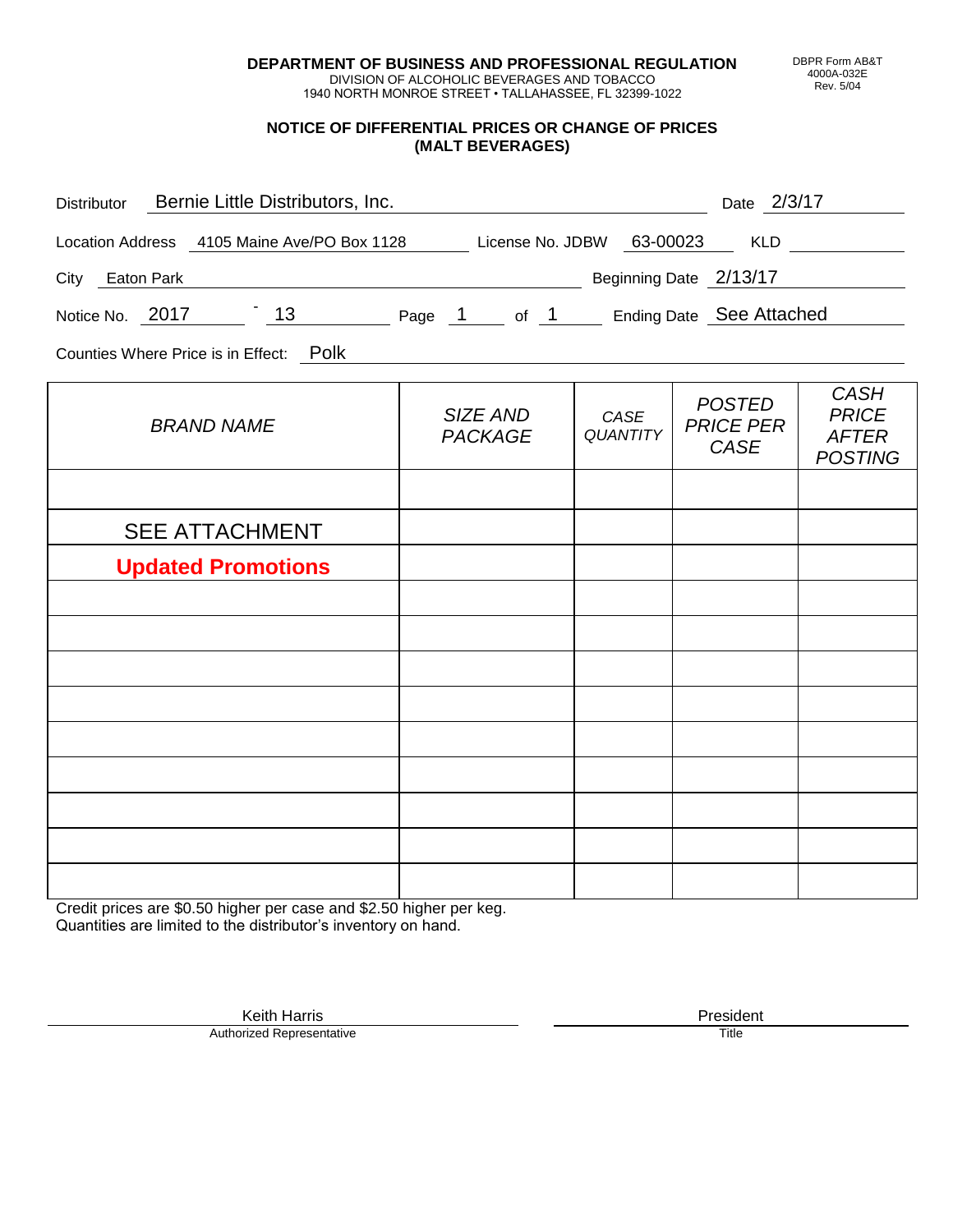## **Bernie Little Distributors, Inc. Price Promotions - 1st Quarter 2017 Updates from 2017-11 made in red Eaton Park - Polk County**

|                                                                 |                         |          |             | Posted  | <b>Frontline</b> |        |          |                      |
|-----------------------------------------------------------------|-------------------------|----------|-------------|---------|------------------|--------|----------|----------------------|
| <b>Brands</b>                                                   | Package                 | Start    | <b>Stop</b> | Price   | Price            | Qty    | Premise  | Comment              |
| Bud, Bud Lt                                                     | 24/8oz Can              | 01/02/17 | 02/11/17    | \$11.40 | \$13.25          | $20+$  | Off      |                      |
| Bud & Bud Lt                                                    | 24/8oz Can 2/12         | 01/02/17 | 02/11/17    | \$13.10 | \$13.60          | $5-19$ | Off      |                      |
| Bud & Bud Lt                                                    | 24/8oz Can 2/12         | 01/02/17 | 02/11/17    | \$12.20 | \$13.60          | $20+$  | Off      |                      |
|                                                                 |                         |          |             |         |                  |        |          |                      |
| Michelob Ultra                                                  | 24/8oz Can 2/12         | 01/02/17 | 02/11/17    | \$13.50 | \$14.45          | $5-19$ | Off      |                      |
| Michelob Ultra                                                  | 24/8oz Can 2/12         | 01/02/17 | 02/11/17    | \$12.20 | \$14.45          | $20+$  | Off      |                      |
|                                                                 |                         |          |             |         |                  |        |          |                      |
| Michelob Ultra                                                  | 24/8oz Can              | 01/02/17 | 02/11/17    | \$12.70 | \$14.35          | $5-19$ | Off      |                      |
| Michelob Ultra                                                  | 24/8oz Can              | 01/02/17 | 02/11/17    | \$11.40 | \$14.35          | $20+$  | Off      |                      |
| Brands & Packages above may be mixed and matched to achieve qty |                         |          |             |         |                  |        |          |                      |
| Bud, Bud Lt                                                     | 24/8oz Can              | 02/13/17 | 03/11/17    | \$11.40 | \$13.25          | $20+$  | Off      |                      |
|                                                                 |                         |          |             |         |                  |        |          |                      |
| Bud & Bud Lt                                                    | 24/8oz Can 2/12         | 02/13/17 | 03/11/17    | \$13.10 | \$13.60          | $5-9$  | Off      |                      |
| Bud & Bud Lt                                                    | 24/8oz Can 2/12         | 02/13/17 | 03/11/17    | \$11.70 | \$13.60          | $10+$  | Off      |                      |
|                                                                 |                         |          |             |         |                  |        |          |                      |
| Michelob Ultra                                                  | 24/8oz Can 2/12         | 02/13/17 | 03/11/17    | \$13.50 | \$14.45          | $5-9$  | Off      |                      |
| Michelob Ultra                                                  | 24/8oz Can 2/12         | 02/13/17 | 03/11/17    | \$11.70 | \$14.45          | $10+$  | Off      |                      |
| Michelob Ultra                                                  | 24/8oz Can              | 02/13/17 | 03/11/17    | \$12.70 | \$14.35          | $5-19$ | Off      |                      |
| Michelob Ultra                                                  | 24/8oz Can              | 02/13/17 | 03/11/17    | \$11.40 | \$14.35          | $20+$  | Off      |                      |
| Brands & Packages above may be mixed and matched to achieve qty |                         |          |             |         |                  |        |          |                      |
|                                                                 |                         |          |             |         |                  |        |          |                      |
| Bud, Bud Lt                                                     | 24/8oz Can              | 03/13/17 | 04/01/17    | \$11.40 | \$13.25          | $20+$  | Off      |                      |
|                                                                 |                         |          |             |         |                  |        |          |                      |
| Bud & Bud Lt                                                    | 24/8oz Can 2/12         | 03/13/17 | 04/01/17    | \$13.10 | \$13.60          | $5-19$ | Off      |                      |
| Bud & Bud Lt                                                    | 24/8oz Can 2/12         | 03/13/17 | 04/01/17    | \$12.20 | \$13.60          | $20+$  | Off      |                      |
| Michelob Ultra                                                  | 24/8oz Can 2/12         | 03/13/17 | 04/01/17    | \$13.50 | \$14.45          | 5-19   | Off      |                      |
| Michelob Ultra                                                  | 24/8oz Can 2/12         | 03/13/17 | 04/01/17    | \$12.20 | \$14.45          | $20+$  | Off      |                      |
|                                                                 |                         |          |             |         |                  |        |          |                      |
| Michelob Ultra                                                  | 24/8oz Can              | 03/13/17 | 04/01/17    | \$12.70 | \$14.35          | $5-19$ | Off      |                      |
| Michelob Ultra                                                  | 24/8oz Can              | 03/13/17 | 04/01/17    | \$11.40 | \$14.35          | $20+$  | Off      |                      |
| Brands & Packages above may be mixed and matched to achieve qty |                         |          |             |         |                  |        |          |                      |
|                                                                 |                         |          |             |         |                  |        |          |                      |
| Bud, Bud Lt, Select, Select 55                                  | 24/12oz Can/LNR 4/6     | 01/02/17 | 01/14/17    | \$21.60 | \$23.80          | $10+$  | Off      |                      |
|                                                                 |                         |          |             |         |                  |        |          |                      |
| Mich, Mich Lt, AmberBock, Ultra, Ultra Lime, Ultra Amber        | 24/12oz LNNR 4/6        | 01/02/17 | 01/14/17    | \$21.60 | \$24.55          | $10+$  | Off      |                      |
| Brands & Packages above may be mixed and matched to achieve qty |                         |          |             |         |                  |        |          |                      |
|                                                                 |                         |          |             |         |                  |        |          |                      |
| Bud, Bud Lt, Select, Select 55                                  | 24/12oz Can/LNR 4/6     | 01/16/17 | 04/01/17    | \$21.60 | \$23.80          | $10+$  | Off      |                      |
| Mich, Mich Lt, AmberBock                                        | 24/12oz LNNR 4/6        | 01/16/17 | 04/01/17    | \$21.60 | \$24.55          | $10+$  | Off      |                      |
|                                                                 |                         |          |             |         |                  |        |          |                      |
| LandShark                                                       | 24/12oz LNNR 4/6        | 01/16/17 | 04/01/17    | \$21.60 | \$24.55          | 10-111 | Off      |                      |
| LandShark                                                       | 24/12oz LNNR 4/6        | 01/16/17 | 04/01/17    | \$20.25 | \$24.55          | $112+$ | Off      |                      |
| Brands & Packages above may be mixed and matched to achieve qty |                         |          |             |         |                  |        |          |                      |
|                                                                 |                         |          |             |         |                  |        |          |                      |
| Bud, Bud Lt                                                     | 24/16oz Can 6/4         | 01/02/17 | 04/01/17    | \$22.65 | \$25.65          | $5+$   | On & Off |                      |
| Brands & Packages above may be mixed and matched to achieve qty |                         |          |             |         |                  |        |          |                      |
|                                                                 |                         |          |             |         |                  |        |          |                      |
| Bud, Bud Lt                                                     | 24/16oz Can             | 01/02/17 | 04/01/17    | \$20.90 | \$27.60          | $30+$  | Off      |                      |
| Brands & Packages above may be mixed and matched to achieve qty |                         |          |             |         |                  |        |          |                      |
|                                                                 |                         |          |             |         |                  |        |          |                      |
| Bud, Bud Lt, Select & Select 55                                 | 18pk/12oz Can & LNNR    | 01/02/17 | 04/01/17    | \$14.80 | \$16.90          | $20+$  | OĦ       |                      |
| Brands & Packages above may be mixed and matched to achieve qty |                         |          |             |         |                  |        |          |                      |
|                                                                 |                         |          |             |         |                  |        |          |                      |
| Bud, Bud Lt, Select & Select 55                                 | 24/12oz LNNR 2/12       | 01/02/17 | 04/01/17    | \$21.55 | \$22.50          | $10+$  | On       |                      |
| Brands & Packages above may be mixed and matched to achieve qty |                         |          |             |         |                  |        |          |                      |
|                                                                 |                         |          |             |         |                  |        |          |                      |
| Bud, Bud Lt, Select & Select 55                                 | 24/12oz Can & LNNR 2/12 | 01/02/17 | 01/25/17    | \$21.55 | \$22.50          | $10+$  | Off      |                      |
| Brands & Packages above may be mixed and matched to achieve qty |                         |          |             |         |                  |        |          |                      |
| Bud, Bud Lt, Select & Select 55                                 | 24/12oz Can & LNNR 2/12 | 01/26/17 | 02/04/17    | \$21.55 | \$22.50          | 10-49  | Off      |                      |
|                                                                 | 24/12oz Can & LNNR 2/12 |          |             |         |                  |        | Off      |                      |
| Bud, Bud Lt, Select & Select 55                                 |                         | 01/26/17 | 02/04/17    | \$17.80 | \$22.50          | $50+$  |          |                      |
| BL Lime, Platinum & Bud Black Crown                             | 24/12oz Can & LNNR 2/12 | 01/26/17 | 02/04/17    | \$23.15 | \$24.10          | $1-49$ | Off      |                      |
| BL Lime, Platinum & Bud Black Crown                             | 24/12oz Can & LNNR 2/12 | 01/26/17 | 02/04/17    | \$17.80 | \$24.10          | $50+$  | Off      |                      |
| Brands & Packages above may be mixed and matched to achieve qty |                         |          |             |         |                  |        |          |                      |
|                                                                 |                         |          |             |         |                  |        |          |                      |
| Bud, Bud Lt, Select & Select 55                                 | 24/12oz Can & LNNR 2/12 | 02/06/17 | 03/11/17    | \$21.55 | \$22.50          | $10+$  | Off      | <b>New Stop Date</b> |
| Brands & Packages above may be mixed and matched to achieve qty |                         |          |             |         |                  |        |          |                      |
|                                                                 |                         |          |             |         |                  |        |          |                      |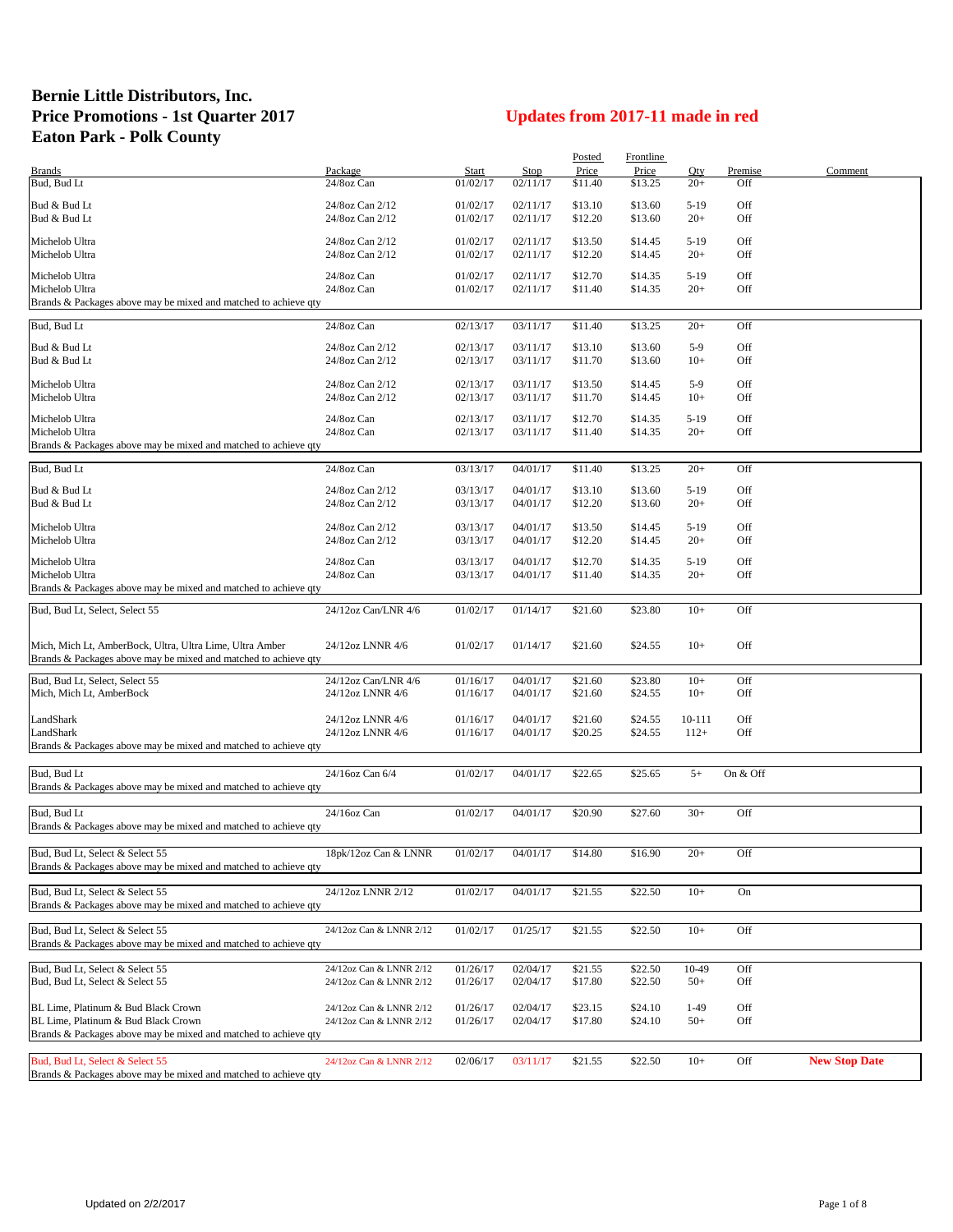|                                                                                                                              |                                    |                      |                      | Posted             | <b>Frontline</b>   |                    |            |                      |
|------------------------------------------------------------------------------------------------------------------------------|------------------------------------|----------------------|----------------------|--------------------|--------------------|--------------------|------------|----------------------|
| <b>Brands</b><br>Bud, Bud Lt, Select & Select 55                                                                             | Package<br>24/12oz Can & LNNR 2/12 | Start<br>03/13/17    | Stop<br>03/21/17     | Price              | Price              | Qty<br>10-49       | Premise    | Comment              |
| Bud, Bud Lt, Select & Select 55                                                                                              | 24/12oz Can & LNNR 2/12            | 03/13/17             | 03/21/17             | \$21.55<br>\$17.80 | \$22.50<br>\$22.50 | $50+$              | Off<br>Off |                      |
| Bud, Bud Lt                                                                                                                  | 24/16oz CALNR 3/8                  | 03/13/17             | 03/21/17             | \$25.45            | \$27.60            | $1+$               | Off        |                      |
| BLL Rita Family (Lime, Straw, Mango, Raz, Picante, Cran, Apple, Grape,<br>Orange, Peach, Lemon, Watermelon, Other Seasonals) | 24/8oz Can 2/12                    | 03/13/17             | 03/21/17             | \$23.15            | \$24.10            | $1-6$              | Off        | <b>New Promotion</b> |
| BLL Rita Family (Lime, Straw, Mango, Raz, Picante, Cran, Apple, Grape,<br>Orange, Peach, Lemon, Watermelon, Other Seasonals) | 24/8oz Can 2/12                    | 03/13/17             | 03/21/17             | \$21.30            | \$24.10            | $7-49$             | Off        |                      |
| BLL Rita Family (Lime, Straw, Mango, Raz, Picante, Cran, Apple, Grape,<br>Orange, Peach, Lemon, Watermelon, Other Seasonals) | 24/8oz Can 2/12                    | 03/13/17             | 03/21/17             | \$17.80            | \$24.10            | $50+$              | Off        |                      |
| BL Lime, Platinum & Bud Black Crown<br>Brands & Packages above may be mixed and matched to achieve qty                       | 24/12oz Can & LNNR 2/12            | 03/13/17             | 03/21/17             | \$23.15            | \$24.10            | $1+$               | Off        |                      |
| Bud, Bud Lt, Select & Select 55<br>Brands & Packages above may be mixed and matched to achieve qty                           | 24/12oz Can & LNNR 2/12            | 03/22/17             | 04/01/17             | \$21.55            | \$22.50            | $10+$              | Off        | <b>New Dates</b>     |
|                                                                                                                              |                                    | 01/02/17             | 04/01/17             |                    |                    |                    |            |                      |
| Bud, Bud Lt, Select & Select 55<br>Bud, Bud Lt, Select & Select 55                                                           | $24/12$ oz Can<br>$24/12$ oz Can   | 01/02/17             | 04/01/17             | \$20.75<br>\$19.75 | \$22.60<br>\$22.60 | $10 - 44$<br>$45+$ | Off<br>Off |                      |
| Bud, Bud Lt,                                                                                                                 | 24/12oz LNNR                       | 01/02/17             | 04/01/17             | \$20.75            | \$22.60            | 10-44              | Off        |                      |
| Bud, Bud Lt,                                                                                                                 | 24/12oz LNNR                       | 01/02/17             | 04/01/17             | \$19.75            | \$22.60            | $45+$              | Off        |                      |
| <b>Bud Light Lime</b>                                                                                                        | 24/12oz LNNR/Can                   | 01/02/17             | 04/01/17             | \$22.20            | \$24.10            | $10 - 44$          | Off        |                      |
| <b>Bud Light Lime</b>                                                                                                        | 24/12oz LNNR/Can                   | 01/02/17             | 04/01/17             | \$19.75            | \$24.10            | $45+$              | Off        |                      |
| Michelob Ultra                                                                                                               | 24/12oz Can & LNNR                 | 01/02/17             | 04/01/17             | \$22.20            | \$24.10            | $10 - 44$          | Off        |                      |
| Michelob Ultra<br>Brands & Packages above may be mixed and matched to achieve qty                                            | 24/12oz Can & LNNR                 | 01/02/17             | 04/01/17             | \$20.70            | \$24.10            | $45+$              | Off        |                      |
|                                                                                                                              |                                    |                      |                      |                    |                    |                    |            |                      |
| Bud, Bud Lt                                                                                                                  | $3/8/16$ oz Can                    | 01/02/17             | 01/28/17             | \$19.45            | \$25.20            | $25+$              | Off        |                      |
| Michelob Ultra<br>Brands & Packages above may be mixed and matched to achieve qty                                            | 3/8/16oz Can                       | 01/02/17             | 01/28/17             | \$19.45            | \$27.10            | $25+$              | Off        |                      |
| Bud, Bud Lt                                                                                                                  | 24/16oz CALNR                      | 01/02/17             | 04/01/17             | \$24.85            | \$28.50            | $98+$              | Off        |                      |
| Brands & Packages above may be mixed and matched to achieve qty                                                              |                                    |                      |                      |                    |                    |                    |            |                      |
| Bud, Bud Lt                                                                                                                  | 20/16oz CALNR                      | 01/02/17             | 02/04/17             | \$17.95            | \$23.00            | 33-131             | Off        |                      |
| Bud, Bud Lt                                                                                                                  | 20/16oz CALNR                      | 01/02/17             | 02/04/17             | \$17.45            | \$23.00            | $132+$             | Off        |                      |
| Bud, Bud Lt                                                                                                                  | 20/16oz CALNR                      | 02/06/17             | 04/01/17             | \$19.75            | \$23.00            | $1 - 32$           | Off        |                      |
| Bud, Bud Lt<br>Brands & Packages above may be mixed and matched to achieve qty                                               | 20/16oz CALNR                      | 02/06/17             | 04/01/17             | \$17.95            | \$23.00            | $33+$              | Off        |                      |
|                                                                                                                              |                                    |                      |                      |                    |                    |                    |            |                      |
| Bud, Bud Lt<br>Brands & Packages above may be mixed and matched to achieve qty                                               | 15/16oz ALNR/CALNR                 | 01/02/17             | 04/01/17             | \$13.90            | \$17.25            | $15+$              | Off        |                      |
| Bud, Bud Lt                                                                                                                  | 15/16oz ALNR/CALNR                 | 01/02/17             | 04/01/17             | \$13.80            | \$17.25            | $50+$              | On         |                      |
| Brands & Packages above may be mixed and matched to achieve qty                                                              |                                    |                      |                      |                    |                    |                    |            |                      |
| Bud, Bud Light                                                                                                               | 20/16oz CALNR                      | 01/02/17             | 04/01/17             | \$18.85            | \$23.00            | $1 - 143$          | On         |                      |
| Bud, Bud Light                                                                                                               | 20/16oz CALNR                      | 01/02/17             | 04/01/17             | \$17.20            | \$23.00            | $144+$             | On         |                      |
| Bud, Bud Light, Select                                                                                                       | 24/16oz ALNR/CALNR                 | 01/02/17             | 04/01/17             | \$23.00            | \$28.50            | $1-49$             | On         |                      |
| Bud, Bud Light, Select                                                                                                       | 24/16oz ALNR/CALNR                 | 01/02/17             | 04/01/17             | \$22.75            | \$28.50            | 50-143             | On         |                      |
| Bud, Bud Light, Select                                                                                                       | 24/16oz ALNR/CALNR                 | 01/02/17             | 04/01/17             | \$21.55            | \$28.50            | $144+$             | On         |                      |
| <b>Bud Light Lime</b>                                                                                                        | 24/16oz ALNR 4/6                   | 01/02/17             | 04/01/17             | \$27.65            | \$31.20            | $50+$              | On         |                      |
| Michelob Ultra                                                                                                               | 24/16oz ALNR                       | 01/02/17             | 04/01/17             | \$27.65            | \$31.20            | $50+$              | On         |                      |
| Michelob Ultra                                                                                                               | 24/16oz CALNR                      | 01/02/17             | 04/01/17             | \$35.85            | \$37.25            | 5-49               | On         |                      |
| Michelob Ultra<br>Brands & Packages above may be mixed and matched to achieve qty                                            | 24/16oz CALNR                      | 01/02/17             | 04/01/17             | \$33.70            | \$37.25            | $50+$              | On         |                      |
| Oculto                                                                                                                       | 24/12oz LNNR 2/12                  | 01/02/17             | 04/01/17             | \$26.65            | \$29.90            | $20+$              | Off        |                      |
|                                                                                                                              |                                    |                      |                      |                    |                    |                    |            |                      |
| <b>BLL Mix a Rita</b>                                                                                                        | 18/8oz Can Loose                   | 01/02/17             | 04/01/17             | \$16.55            | \$18.05            | $5+$               | Off        |                      |
| <b>BLL Mix a Rita</b>                                                                                                        | 24/8oz Can Loose                   | 01/02/17             | 04/01/17             | \$22.05            | \$24.10            | $5 - 62$           | Off        |                      |
| BLL Mix a Rita                                                                                                               | 24/8oz Can Loose                   | 01/02/17             | 04/01/17             | \$21.05            | \$24.10            | $63+$              | Off        |                      |
| BL Lime, Platinum, Black Crown, Mich Lt & Ultra                                                                              | 18/12oz LNNR/Cans                  | 01/02/17             | 04/01/17             | \$16.95            | \$18.45            | $5 - 59$           | Off        |                      |
| BL Lime, Platinum, Black Crown, Mich Lt & Ultra<br>Brands & Packages above may be mixed and matched to achieve qty           | 18/12oz LNNR/Cans                  | 01/02/17             | 04/01/17             | \$15.85            | \$18.45            | $60+$              | Off        |                      |
|                                                                                                                              |                                    |                      |                      |                    |                    |                    |            |                      |
| Michelob Ultra                                                                                                               | 24/16oz CALNR                      | 01/02/17             | 04/01/17             | \$35.85            | \$37.25            | $5+$               | Off        |                      |
|                                                                                                                              |                                    |                      |                      |                    |                    |                    |            |                      |
| Mich, Mic Lt, Ultra, Ultra Amber, Amberbock & Ultra Lime Cactus 24/12oz Can/LNNR 2/12<br>Michelob Ultra                      | 24/16oz CALNR 3/8                  | 01/02/17<br>01/02/17 | 04/01/17<br>04/01/17 | \$23.90<br>\$35.85 | \$24.85<br>\$37.25 | $5+$<br>$5+$       | Off<br>Off |                      |
| Brands & Packages above may be mixed and matched to achieve qty                                                              |                                    |                      |                      |                    |                    |                    |            |                      |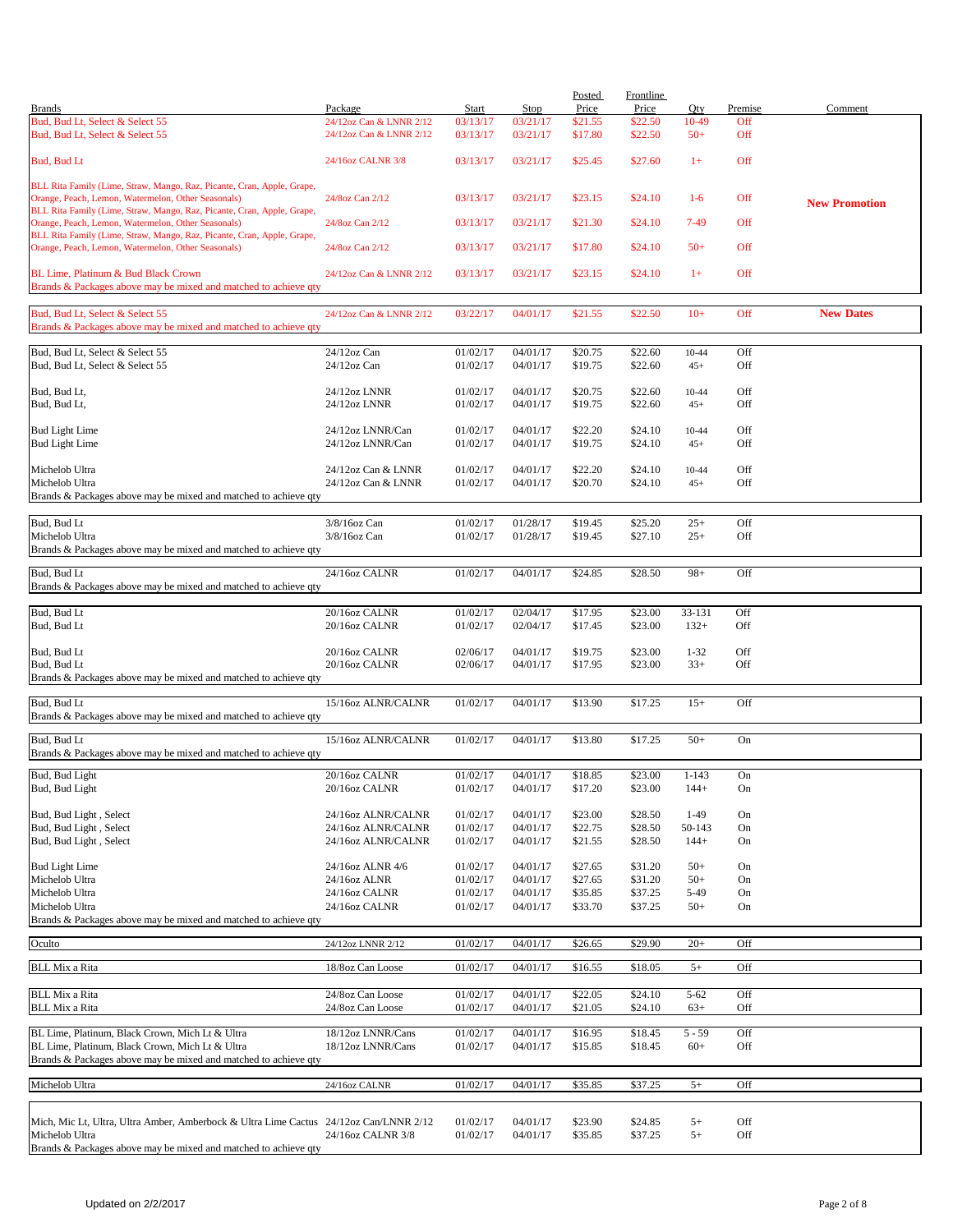|                                                                                                                              |                                       |                      |                      | <b>Posted</b>      | Frontline          |                   |            |                         |
|------------------------------------------------------------------------------------------------------------------------------|---------------------------------------|----------------------|----------------------|--------------------|--------------------|-------------------|------------|-------------------------|
| <b>Brands</b>                                                                                                                | Package                               | Start                | Stop                 | Price              | Price              | Oty               | Premise    | Comment                 |
| BL Lime, Platinum, Black Crown & Landshark                                                                                   | 24/12oz LNNR 2/12                     | 01/02/17             | 04/01/17             | \$20.45            | \$24.10            | $10+$             | On         |                         |
| BL Lime, Platinum & Landshark                                                                                                | 24/12oz Cans 2/12                     | 01/02/17             | 04/01/17             | \$20.45            | \$24.10            | $10+$             | On         |                         |
| Brands & Packages above may be mixed and matched to achieve qty                                                              |                                       |                      |                      |                    |                    |                   |            |                         |
| BL Lime, Platinum & Black Crown                                                                                              | 24/12oz Cans/LNNR 2/12                | 01/02/17             | 01/25/17             | \$23.15            | \$24.10            | $1+$              | Off        |                         |
|                                                                                                                              |                                       |                      |                      |                    |                    |                   |            |                         |
| BLL Rita Family (Lime, Straw, Mango, Raz, Picante, Cran, Apple, Grape,                                                       |                                       |                      |                      |                    |                    |                   |            |                         |
| Orange, Peach, Lemon, Watermelon, Other Seasonals)                                                                           | 24/8oz Can 2/12                       | 01/02/17             | 01/25/17             | \$23.15            | \$24.10            | $1-6$             | Off        |                         |
| BLL Rita Family (Lime, Straw, Mango, Raz, Picante, Cran, Apple, Grape,<br>Orange, Peach, Lemon, Watermelon, Other Seasonals) | 24/8oz Can 2/12                       | 01/02/17             | 01/25/17             | \$21.30            | \$24.10            | $7+$              | Off        |                         |
| Brands & Packages above may be mixed and matched to achieve qty                                                              |                                       |                      |                      |                    |                    |                   |            |                         |
|                                                                                                                              |                                       |                      |                      |                    |                    |                   |            |                         |
| BLL Rita Family (Lime, Straw, Mango, Raz, Picante, Cran, Apple, Grape,                                                       | 24/8oz Can 2/12                       | 01/26/17             | 02/04/17             | \$23.15            | \$24.10            | $1-6$             | Off        |                         |
| Orange, Peach, Lemon, Watermelon, Other Seasonals)<br>BLL Rita Family (Lime, Straw, Mango, Raz, Picante, Cran, Apple, Grape, |                                       |                      |                      |                    |                    |                   |            |                         |
| Orange, Peach, Lemon, Watermelon, Other Seasonals)                                                                           | 24/8oz Can 2/12                       | 01/26/17             | 02/04/17             | \$21.30            | \$24.10            | $7+$              | Off        |                         |
| Brands & Packages above may be mixed and matched to achieve qty                                                              |                                       |                      |                      |                    |                    |                   |            |                         |
| BL Lime, Platinum & Black Crown                                                                                              | 24/12oz Cans/LNNR 2/12                | 02/06/17             | 03/11/17             | \$23.15            | \$24.10            | $1+$              | Off        |                         |
|                                                                                                                              |                                       |                      |                      |                    |                    |                   |            |                         |
| BLL Rita Family (Lime, Straw, Mango, Raz, Picante, Cran, Apple, Grape,                                                       |                                       |                      |                      |                    |                    |                   |            |                         |
| Orange, Peach, Lemon, Watermelon, Other Seasonals)                                                                           | 24/8oz Can 2/12                       | 02/06/17             | 03/11/17             | \$23.15            | \$24.10            | $1-6$             | Off        | <b>New Stop date</b>    |
| BLL Rita Family (Lime, Straw, Mango, Raz, Picante, Cran, Apple, Grape,                                                       |                                       |                      |                      |                    |                    |                   |            |                         |
| Orange, Peach, Lemon, Watermelon, Other Seasonals)                                                                           | 24/8oz Can 2/12                       | 02/06/17             | 03/11/17             | \$21.30            | \$24.10            | $7+$              | Off        |                         |
| Brands & Packages above may be mixed and matched to achieve qty                                                              |                                       |                      |                      |                    |                    |                   |            |                         |
| <b>BL Lime, Platinum &amp; Black Crown</b>                                                                                   | 24/12oz Cans/LNNR 2/12                | 03/22/17             | 04/01/17             | \$23.15            | \$24.10            | $1+$              | Off        |                         |
|                                                                                                                              |                                       |                      |                      |                    |                    |                   |            |                         |
| BLL Rita Family (Lime, Straw, Mango, Raz, Picante, Cran, Apple, Grape,                                                       |                                       |                      |                      |                    |                    |                   |            | <b>New Dates</b>        |
| Orange, Peach, Lemon, Watermelon, Other Seasonals)                                                                           | 24/8oz Can 2/12                       | 03/22/17             | 04/01/17             | \$23.15            | \$24.10            | $1-6$             | Off        |                         |
| BLL Rita Family (Lime, Straw, Mango, Raz, Picante, Cran, Apple, Grape,                                                       |                                       | 03/22/17             |                      |                    |                    |                   | Off        |                         |
| Orange, Peach, Lemon, Watermelon, Other Seasonals)<br>Brands & Packages above may be mixed and matched to achieve qty        | 24/8oz Can 2/12                       |                      | 04/01/17             | \$21.30            | \$24.10            | $7+$              |            |                         |
|                                                                                                                              |                                       |                      |                      |                    |                    |                   |            |                         |
| Busch, Busch Lt, Nat Lt, Nat Ice & Rolling Rock                                                                              | 24/12oz Can S/C                       | 01/02/17             | 01/14/17             | \$15.35            | \$17.00            | $15+$             | Off        |                         |
| Brands & Packages above may be mixed and matched to achieve qty                                                              |                                       |                      |                      |                    |                    |                   |            |                         |
|                                                                                                                              |                                       |                      |                      |                    |                    |                   |            |                         |
| Natty Daddy                                                                                                                  | 24/12oz Can S/C                       | 01/02/17             | 01/14/17             | \$14.35            | \$16.10            | $5+$              | Off        |                         |
|                                                                                                                              |                                       |                      |                      |                    |                    |                   |            |                         |
| Busch, Busch Lt, Nat Lt, Nat Ice & Rolling Rock                                                                              | 24/12oz Can S/C                       | 01/16/17             | 04/29/17             | \$15.35            | \$17.00            | 15-76             | Off        |                         |
| Busch, Busch Lt, Nat Lt, Nat Ice & Rolling Rock                                                                              | 24/12oz Can S/C                       | 01/16/17             | 04/29/17             | \$13.80            | \$17.00            | $77+$             | Off        |                         |
|                                                                                                                              |                                       |                      |                      |                    |                    |                   |            |                         |
| Natty Daddy                                                                                                                  | $24/12$ oz Can S/C<br>24/12oz Can S/C | 01/16/17<br>01/16/17 | 04/29/17<br>04/29/17 | \$14.35<br>\$13.80 | \$16.10<br>\$16.10 | $5 - 76$<br>$77+$ | Off<br>Off |                         |
| Natty Daddy<br>Brands & Packages above may be mixed and matched to achieve qty                                               |                                       |                      |                      |                    |                    |                   |            |                         |
|                                                                                                                              |                                       |                      |                      |                    |                    |                   |            |                         |
| Busch, Busch Lt, Nat Lt, Nat Ice, Bud Ice, Rolling Rock & Busch                                                              |                                       |                      |                      |                    |                    |                   |            |                         |
| Ice                                                                                                                          | 18/12oz Cans/LNNR                     | 01/02/17             | 04/01/17             | \$9.35             | \$12.40            | $40+$             | Off        |                         |
| Brands & Packages above may be mixed and matched to achieve qty                                                              |                                       |                      |                      |                    |                    |                   |            |                         |
|                                                                                                                              |                                       |                      |                      |                    |                    |                   |            |                         |
| King Cobra & High Gravity                                                                                                    | 24/16oz Can 6/4                       | 01/02/17             | 04/01/17             | \$17.75            | \$19.55            | $5+$              | Off        |                         |
| Brands & Packages above may be mixed and matched to achieve qty                                                              |                                       |                      |                      |                    |                    |                   |            |                         |
| Best Damn Root Beer, Cherry Cola & Cream Soda                                                                                | 24/12oz LNNR 4/6                      | 03/06/17             | 03/11/17             | \$19.20            | \$30.70            | $15+$             | Off        | <b>New Posted Price</b> |
| Brands & Packages above may be mixed and matched to achieve qty                                                              |                                       |                      |                      |                    |                    |                   |            |                         |
|                                                                                                                              |                                       |                      |                      |                    |                    |                   |            |                         |
| Shock Top & Shock Top Sampler                                                                                                | 24/12oz LNNR                          | 01/02/17             | 04/01/17             | \$19.70            | \$27.75            | $56+$             | Off        |                         |
| Brands & Packages above may be mixed and matched to achieve qty                                                              |                                       |                      |                      |                    |                    |                   |            |                         |
| Shock Top & Shock Top Lemon                                                                                                  | 15/12oz Can                           | 01/02/17             | 04/01/17             | \$13.65            | \$15.25            | $50+$             | Off        |                         |
| Brands & Packages above may be mixed and matched to achieve qty                                                              |                                       |                      |                      |                    |                    |                   |            |                         |
|                                                                                                                              |                                       |                      |                      |                    |                    |                   |            |                         |
| Shock Top & Shock Top Lemon                                                                                                  | 30/12oz Can 2/15                      | 01/02/17             | 04/01/17             | \$25.70            | \$28.90            | $25+$             | Off        |                         |
| Brands & Packages above may be mixed and matched to achieve qty                                                              |                                       |                      |                      |                    |                    |                   |            |                         |
|                                                                                                                              |                                       |                      |                      |                    |                    |                   |            |                         |
| Shock Top, Apple Wheat, Lemon, Pumpkin, Rasp, IPA, Winter Combo, Choc, Pretzel,<br>Ginger                                    | 24/12oz LNNR 4/6                      | 01/02/17             | 03/04/17             | \$26.10            | \$27.75            | $20 - 55$         | Off        |                         |
| Shock Top, Apple Wheat, Lemon, Pumpkin, Rasp, IPA, Winter Combo, Choc, Pretzel,                                              |                                       |                      |                      |                    |                    |                   |            |                         |
| Ginger                                                                                                                       | 24/12oz LNNR 4/6                      | 01/02/17             | 03/04/17             | \$25.10            | \$27.75            | 56-111            | Off        |                         |
| Shock Top, Apple Wheat, Lemon, Pumpkin, Rasp, IPA, Winter Combo, Choc, Pretzel,                                              |                                       |                      |                      |                    |                    |                   |            |                         |
| Ginger                                                                                                                       | 24/12oz LNNR 4/6                      | 01/02/17             | 03/04/17             | \$24.10            | \$27.75            | $112+$            | Off        |                         |
| Brands & Packages above may be mixed and matched to achieve qty                                                              |                                       |                      |                      |                    |                    |                   |            |                         |
| Shock Top, Apple Wheat, Lemon, Pumpkin, Rasp, IPA, Winter Combo, Choc, Pretzel,                                              |                                       |                      |                      |                    |                    |                   |            |                         |
| Ginger                                                                                                                       | 24/12oz LNNR 4/6                      | 03/06/17             | 03/11/17             | \$19.20            | \$27.75            | $20+$             | Off        |                         |
| Shock Top, Apple Wheat, Lemon, Pumpkin, Rasp, IPA, Winter Combo, Choc, Pretzel,                                              |                                       |                      |                      |                    |                    |                   |            |                         |
| Ginger                                                                                                                       | 24/12oz LNNR 4/6                      | 03/13/17             | 04/01/17             | \$26.10            | \$27.75            | $20 - 55$         | Off        |                         |
| Shock Top, Apple Wheat, Lemon, Pumpkin, Rasp, IPA, Winter Combo, Choc, Pretzel,                                              |                                       |                      |                      |                    |                    |                   |            |                         |
| Ginger                                                                                                                       | 24/12oz LNNR 4/6                      | 03/13/17             | 04/01/17             | \$25.10            | \$27.75            | 56-111            | Off        |                         |
| Shock Top, Apple Wheat, Lemon, Pumpkin, Rasp, IPA, Winter Combo, Choc, Pretzel,                                              |                                       |                      |                      |                    |                    |                   |            |                         |
| Ginger<br>Brands & Packages above may be mixed and matched to achieve qty                                                    | 24/12oz LNNR 4/6                      | 03/13/17             | 04/01/17             | \$24.10            | \$27.75            | $112+$            | Off        |                         |
|                                                                                                                              |                                       |                      |                      |                    |                    |                   |            |                         |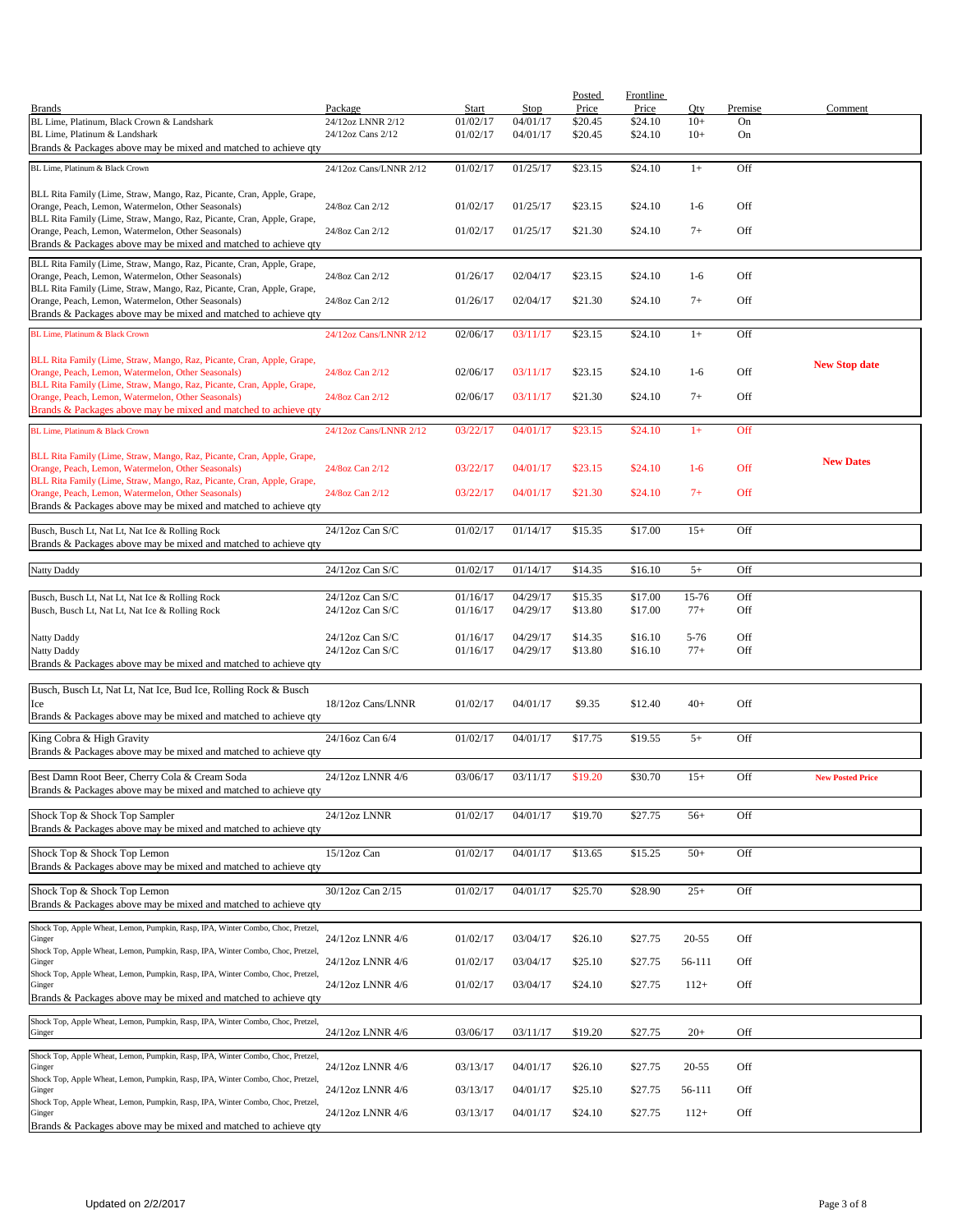|                                                                                                      |                                                |                      |                         | Posted             | <b>Frontline</b>   |                  |            |         |
|------------------------------------------------------------------------------------------------------|------------------------------------------------|----------------------|-------------------------|--------------------|--------------------|------------------|------------|---------|
| <b>Brands</b>                                                                                        | Package                                        | Start                | <b>Stop</b><br>04/01/17 | Price              | Price              | Qty              | Premise    | Comment |
| Wild Blue & Redbridge<br>Brands & Packages above may be mixed and matched to achieve qty             | 24/12oz LNNR 4/6                               | 01/02/17             |                         | \$28.65            | \$29.35            | $28+$            | Off        |         |
|                                                                                                      |                                                |                      |                         |                    |                    |                  |            |         |
| Kirin Ichiban & Kirin Light                                                                          | 24/12oz LNNR 4/6                               | 01/02/17             | 04/01/17                | \$23.50            | \$27.75            | $10+$            | Off        |         |
| Brands & Packages above may be mixed and matched to achieve qty                                      |                                                |                      |                         |                    |                    |                  |            |         |
| Becks, Lt, Dark, Oktob, Sapphire, Becks NA & Bass                                                    | 24/12oz LNNR 4/6                               | 01/02/17             | 04/01/17                | \$22.05            | \$24.55            | 56-111           | Off        |         |
| Becks, Lt, Dark, Oktob, Sapphire, Becks NA & Bass                                                    | 24/12oz LNNR 4/6                               | 01/02/17             | 04/01/17                | \$19.80            | \$24.55            | $112+$           | Off        |         |
| Brands & Packages above may be mixed and matched to achieve qty                                      |                                                |                      |                         |                    |                    |                  |            |         |
| Becks, Light, Dark, Oktoberfest, Sapphire & Bass                                                     | 24/12oz LNNR/CAN 2/12                          | 01/02/17             | 01/07/17                | \$20.35            | \$24.10            | 56-111           | Off        |         |
| Becks, Light, Dark, Oktoberfest, Sapphire & Bass                                                     | 24/12oz LNNR/CAN 2/12                          | 01/02/17             | 01/07/17                | \$19.80            | \$24.10            | $112+$           | Off        |         |
|                                                                                                      |                                                |                      |                         |                    |                    |                  |            |         |
| Becks, Light, Dark, Oktoberfest, Sapphire & Bass<br><b>Land Shark</b>                                | 24/12oz LNNR/CAN 2/12<br>24/12oz LNNR/CAN 2/12 | 01/09/17<br>01/09/17 | 01/14/17<br>01/14/17    | \$19.20<br>\$19.20 | \$24.10<br>\$24.10 | $10+$<br>$10+$   | Off<br>Off |         |
|                                                                                                      |                                                |                      |                         |                    |                    |                  |            |         |
| Becks, Light, Dark, Oktoberfest, Sapphire & Bass                                                     | 24/12oz LNNR/CAN 2/12                          | 01/16/17             | 01/28/17                | \$20.35            | \$24.10            | 56-111           | Off        |         |
| Becks, Light, Dark, Oktoberfest, Sapphire & Bass                                                     | 24/12oz LNNR/CAN 2/12                          | 01/16/17             | 01/28/17                | \$19.80            | \$24.10            | $112+$           | Off        |         |
| <b>Land Shark</b>                                                                                    | 24/12oz LNNR/CAN 2/12                          | 01/16/17             | 01/28/17                | \$22.15            | \$24.10            | 56-111           | Off        |         |
| <b>Land Shark</b>                                                                                    | 24/12oz LNNR/CAN 2/12                          | 01/16/17             | 01/28/17                | \$20.35            | \$24.10            | $112+$           | Off        |         |
| Becks, Light, Dark, Oktoberfest, Sapphire & Bass                                                     | 24/12oz LNNR/CAN 2/12                          | 01/30/17             | 02/04/17                | \$19.20            | \$24.10            | $10+$            | Off        |         |
| <b>Land Shark</b>                                                                                    | 24/12oz LNNR/CAN 2/12                          | 01/30/17             | 02/04/17                | \$19.20            | \$24.10            | $10+$            | Off        |         |
|                                                                                                      |                                                |                      |                         |                    |                    |                  |            |         |
| Becks, Light, Dark, Oktoberfest, Sapphire & Bass                                                     | 24/12oz LNNR/CAN 2/12                          | 02/06/17             | 02/18/17                | \$20.35            | \$24.10            | 56-111           | Off        |         |
| Becks, Light, Dark, Oktoberfest, Sapphire & Bass<br><b>Land Shark</b>                                | 24/12oz LNNR/CAN 2/12<br>24/12oz LNNR/CAN 2/12 | 02/06/17<br>02/06/17 | 02/18/17<br>02/18/17    | \$19.80<br>\$22.15 | \$24.10<br>\$24.10 | $112+$<br>56-111 | Off<br>Off |         |
| <b>Land Shark</b>                                                                                    | 24/12oz LNNR/CAN 2/12                          | 02/06/17             | 02/18/17                | \$20.35            | \$24.10            | $112+$           | Off        |         |
|                                                                                                      |                                                |                      |                         |                    |                    |                  |            |         |
| Becks, Light, Dark, Oktoberfest, Sapphire & Bass                                                     | 24/12oz LNNR/CAN 2/12                          | 02/20/17             | 03/04/17                | \$20.35            | \$24.10            | 56-111           | Off        |         |
| Becks, Light, Dark, Oktoberfest, Sapphire & Bass                                                     | 24/12oz LNNR/CAN 2/12                          | 02/20/17             | 03/04/17                | \$19.80            | \$24.10            | $112+$           | Off        |         |
| <b>Land Shark</b>                                                                                    | 24/12oz LNNR/CAN 2/12                          | 02/20/17             | 03/04/17                | \$22.15            | \$24.10            | 56-111           | Off        |         |
| <b>Land Shark</b>                                                                                    | 24/12oz LNNR/CAN 2/12                          | 02/20/17             | 03/04/17                | \$20.35            | \$24.10            | $112+$           | Off        |         |
| Becks, Light, Dark, Oktoberfest, Sapphire & Bass                                                     | 24/12oz LNNR/CAN 2/12                          | 03/06/17             | 03/11/17                | \$19.20            | \$24.10            | $10+$            | Off        |         |
| <b>Land Shark</b>                                                                                    | 24/12oz LNNR/CAN 2/12                          | 03/06/17             | 03/11/17                | \$19.20            | \$24.10            | $10+$            | Off        |         |
|                                                                                                      |                                                |                      |                         |                    |                    |                  |            |         |
| Becks, Light, Dark, Oktoberfest, Sapphire & Bass<br>Becks, Light, Dark, Oktoberfest, Sapphire & Bass | 24/12oz LNNR/CAN 2/12<br>24/12oz LNNR/CAN 2/12 | 03/13/17<br>03/13/17 | 04/15/17<br>04/15/17    | \$20.35<br>\$19.80 | \$24.10<br>\$24.10 | 56-111<br>$112+$ | Off<br>Off |         |
| <b>Land Shark</b>                                                                                    | 24/12oz LNNR/CAN 2/12                          | 03/13/17             | 04/15/17                | \$22.15            | \$24.10            | 56-111           | Off        |         |
| <b>Land Shark</b>                                                                                    | 24/12oz LNNR/CAN 2/12                          | 03/13/17             | 04/15/17                | \$20.35            | \$24.10            | $112+$           | Off        |         |
|                                                                                                      |                                                |                      |                         |                    |                    |                  |            |         |
| Brands & Packages above may be mixed and matched to achieve qty                                      |                                                |                      |                         |                    |                    |                  |            |         |
| Beck's, Sapphire, Black Crown, BL Lime, Platinum, Michelob Ultra                                     |                                                |                      |                         |                    |                    |                  |            |         |
| & Landshark                                                                                          | 24/16oz CAN 6/4                                | 01/02/17             | 02/04/17                | \$25.75            | \$28.00            | $1 - 2$          | Off        |         |
| Beck's, Sapphire, Black Crown, BL Lime, Platinum, Michelob Ultra                                     |                                                |                      |                         |                    |                    |                  |            |         |
| & Landshark                                                                                          | 24/16oz CAN 6/4                                | 01/02/17             | 02/04/17                | \$24.90            | \$28.00            | $3+$             | Off        |         |
|                                                                                                      |                                                |                      |                         |                    |                    |                  |            |         |
|                                                                                                      |                                                |                      |                         |                    |                    |                  |            |         |
| Shock Top, Apple, Lemon, Pumpkin, Shockolate & Twisted Pretzel 24/16oz CAN 6/4                       |                                                | 01/02/17             | 02/04/17                | \$29.80            | \$33.50            | $1 - 2$          | Off        |         |
| Shock Top, Apple, Lemon, Pumpkin, Shockolate & Twisted Pretzel 24/16oz CAN 6/4                       |                                                | 01/02/17             | 02/04/17                | \$24.90            | \$33.50            | $3+$             | Off        |         |
|                                                                                                      |                                                |                      |                         |                    |                    |                  |            |         |
| Johnny Appleseed, Goose 312, IPA, Green Line & Four Star Pilsner 24/16oz CAN 6/4                     |                                                | 01/02/17             | 02/04/17                | \$29.80            | \$31.95            | $1 - 2$          | Off        |         |
|                                                                                                      |                                                |                      |                         |                    |                    |                  |            |         |
| Johnny Appleseed, Goose 312, IPA, Green Line & Four Star Pilsner 24/16oz CAN 6/4                     |                                                | 01/02/17             | 02/04/17                | \$24.90            | \$31.95            | $3+$             | Off        |         |
|                                                                                                      |                                                |                      |                         |                    |                    |                  |            |         |
| Bud Chelada, Bud Lt Chelada                                                                          | 24/16oz Can 6/4                                | 01/02/17             | 02/04/17                | \$29.80            | \$33.50            | $1+$             | Off        |         |
| Lime a Rita & Straw ber Rita Splash                                                                  | 24/16oz CAN 4/6                                | 01/02/17             | 02/04/17                | \$29.80            | \$37.50            | $1+$             | Off        |         |
|                                                                                                      |                                                |                      |                         |                    |                    |                  |            |         |
| BD Root Beer & Cherry Cola                                                                           | 24/16oz CAN 4/6                                | 01/02/17             | 02/04/17                | \$29.80            | \$37.50            | $1+$             | Off        |         |
|                                                                                                      |                                                |                      |                         |                    |                    |                  |            |         |
| BL Lime Rita Family & Oculto<br>Brands & Packages above may be mixed and matched to achieve qty      | 24/16oz CAN 6/4                                | 01/02/17             | 02/04/17                | \$29.80            | \$37.50            | $1+$             | Off        |         |
|                                                                                                      |                                                |                      |                         |                    |                    |                  |            |         |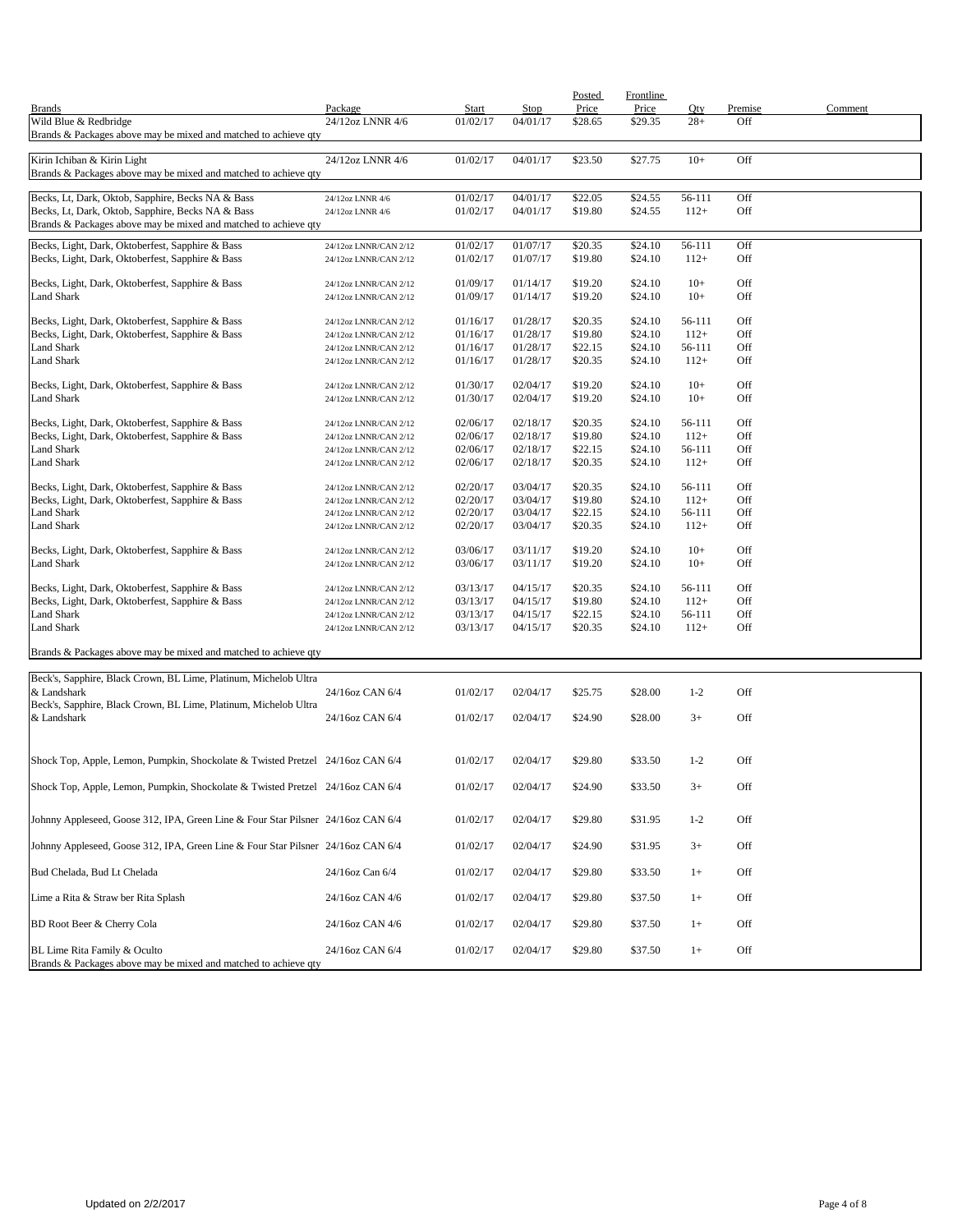| <b>Brands</b>                                                                                                                                                                         | Package              | Start    | <b>Stop</b> | Posted<br>Price | Frontline<br>Price | Qty       | Premise | Comment |
|---------------------------------------------------------------------------------------------------------------------------------------------------------------------------------------|----------------------|----------|-------------|-----------------|--------------------|-----------|---------|---------|
| Beck's, Sapphire, Black Crown, BL Lime, Platinum, Michelob Ultra<br>& Landshark                                                                                                       | 24/16oz CAN 6/4      | 02/06/17 | 04/01/17    | \$25.75         | \$28.00            | $1 - 2$   | Off     |         |
| Beck's, Sapphire, Black Crown, BL Lime, Platinum, Michelob Ultra<br>& Landshark                                                                                                       | 24/16oz CAN 6/4      | 02/06/17 | 04/01/17    | \$24.90         | \$28.00            | $3+$      | Off     |         |
|                                                                                                                                                                                       |                      |          |             |                 |                    |           |         |         |
| Shock Top, Apple, Lemon, Pumpkin, Shockolate & Twisted Pretzel 24/16oz CAN 6/4                                                                                                        |                      | 02/06/17 | 04/01/17    | \$29.80         | \$33.50            | $1 - 2$   | Off     |         |
| Shock Top, Apple, Lemon, Pumpkin, Shockolate & Twisted Pretzel 24/16oz CAN 6/4                                                                                                        |                      | 02/06/17 | 04/01/17    | \$24.90         | \$33.50            | $3+$      | Off     |         |
| Johnny Appleseed, Goose 312, IPA, Green Line & Four Star Pilsner 24/16oz CAN 6/4                                                                                                      |                      | 02/06/17 | 04/01/17    | \$29.80         | \$31.95            | $1 - 2$   | Off     |         |
| Johnny Appleseed, Goose 312, IPA, Green Line & Four Star Pilsner 24/16oz CAN 6/4                                                                                                      |                      | 02/06/17 | 04/01/17    | \$24.90         | \$31.95            | $3+$      | Off     |         |
| Bud Chelada, Bud Lt Chelada                                                                                                                                                           | 24/16oz Can 6/4      | 02/06/17 | 04/01/17    | \$29.80         | \$33.50            | $1+$      | Off     |         |
| Lime a Rita & Straw ber Rita Splash                                                                                                                                                   | 24/16oz CAN 4/6      | 02/06/17 | 04/01/17    | \$29.80         | \$37.50            | $1+$      | Off     |         |
| BL Lime Rita Family & Oculto<br>Brands & Packages above may be mixed and matched to achieve qty                                                                                       | 24/16oz CAN 6/4      | 02/06/17 | 04/01/17    | \$29.80         | \$37.50            | $1+$      | Off     |         |
| <b>Boddington's Pub</b>                                                                                                                                                               | 24/16oz CAN 6/4      | 01/02/17 | 04/01/17    | \$39.15         | \$41.75            | $72+$     | Off     |         |
| BP Blueberry, Oktoberfest, Pumpkin, Summer, Winter, Spring, Toasted Lager,<br>Hoptical Illusion & Mosaic Session IPA                                                                  | 24/12oz LNNR 4/6     | 01/02/17 | 01/28/17    | \$27.70         | \$30.90            | $25 - 55$ | Off     |         |
| BP Blueberry, Oktoberfest, Pumpkin, Summer, Winter, Spring, Toasted Lager,<br>Hoptical Illusion & Mosaic Session IPA                                                                  | 24/12oz LNNR 4/6     | 01/02/17 | 01/28/17    | \$26.70         | \$30.90            | $56+$     | Off     |         |
| Goose 312, 312 Pale Ale, Honkers, IPA, Winter, Summer, Harvest Ale, Sixth Day,                                                                                                        |                      |          |             |                 |                    |           |         |         |
| Endless IPA, Rambler IPA, Oktob, Preseason, 10 Hills Pale Ale, Four Star, Green Line<br>& Appleseed<br>Goose 312, 312 Pale Ale, Honkers, IPA, Winter, Summer, Harvest Ale, Sixth Day, | 24/12oz LNNR/Can 4/6 | 01/02/17 | 01/28/17    | \$27.70         | \$30.90            | $25 - 55$ | Off     |         |
| Endless IPA, Rambler IPA, Oktob, Preseason, 10 Hills Pale Ale, Four Star, Green Line<br>& Appleseed                                                                                   | 24/12oz LNNR/Can 4/6 | 01/02/17 | 01/28/17    | \$26.70         | \$30.90            | $56+$     | Off     |         |
| Brands & Packages above may be mixed and matched to achieve qty                                                                                                                       |                      |          |             |                 |                    |           |         |         |
| BP Blueberry, Oktoberfest, Pumpkin, Summer, Winter, Spring, Toasted Lager,<br>Hoptical Illusion & Mosaic Session IPA                                                                  | 24/12oz LNNR 4/6     | 01/30/17 | 02/04/17    | \$19.20         | \$30.90            | $10+$     | Off     |         |
| Goose 312, 312 Pale Ale, Honkers, IPA, Winter, Summer, Harvest Ale, Sixth Day,<br>Endless IPA, Rambler IPA, Oktob, Preseason, 10 Hills Pale Ale, Four Star, Green Line                |                      |          |             |                 |                    |           |         |         |
| & Appleseed<br>Goose 312, 312 Pale Ale, Honkers, IPA, Winter, Summer, Harvest Ale, Sixth Day,                                                                                         | 24/12oz LNNR/Can 4/6 | 01/30/17 | 02/04/17    | \$27.70         | \$30.90            | $25 - 55$ | Off     |         |
| Endless IPA, Rambler IPA, Oktob, Preseason, 10 Hills Pale Ale, Four Star, Green Line<br>& Appleseed                                                                                   | 24/12oz LNNR/Can 4/6 | 01/30/17 | 02/04/17    | \$26.70         | \$30.90            | $56+$     | Off     |         |
| Brands & Packages above may be mixed and matched to achieve qty<br>BP Blueberry, Oktoberfest, Pumpkin, Summer, Winter, Spring, Toasted Lager,                                         |                      |          |             |                 |                    |           |         |         |
| Hoptical Illusion & Mosaic Session IPA<br>BP Blueberry, Oktoberfest, Pumpkin, Summer, Winter, Spring, Toasted Lager,                                                                  | 24/12oz LNNR 4/6     | 02/06/17 | 03/11/17    | \$27.70         | \$30.90            | $25 - 55$ | Off     |         |
| Hoptical Illusion & Mosaic Session IPA                                                                                                                                                | 24/12oz LNNR 4/6     | 02/06/17 | 03/11/17    | \$26.70         | \$30.90            | $56+$     | Off     |         |
| Goose 312, 312 Pale Ale, Honkers, IPA, Winter, Summer, Harvest Ale, Sixth Day,<br>Endless IPA, Rambler IPA, Oktob, Preseason, 10 Hills Pale Ale, Four Star, Green Line                |                      |          |             |                 |                    |           |         |         |
| & Appleseed<br>Goose 312, 312 Pale Ale, Honkers, IPA, Winter, Summer, Harvest Ale, Sixth Day,                                                                                         | 24/12oz LNNR/Can 4/6 | 02/06/17 | 03/11/17    | \$27.70         | \$30.90            | $25 - 55$ | Off     |         |
| Endless IPA, Rambler IPA, Oktob, Preseason, 10 Hills Pale Ale, Four Star, Green Line<br>& Appleseed<br>Brands & Packages above may be mixed and matched to achieve gty                | 24/12oz LNNR/Can 4/6 | 02/06/17 | 03/11/17    | \$26.70         | \$30.90            | $56+$     | Off     |         |
| BP Blueberry, Oktoberfest, Pumpkin, Summer, Winter, Spring, Toasted Lager,                                                                                                            |                      |          |             |                 |                    |           |         |         |
| Hoptical Illusion & Mosaic Session IPA<br>BP Blueberry, Oktoberfest, Pumpkin, Summer, Winter, Spring, Toasted Lager,                                                                  | 24/12oz LNNR 4/6     | 03/13/17 | 03/19/17    | \$27.70         | \$30.90            | $25 - 55$ | Off     |         |
| Hoptical Illusion & Mosaic Session IPA                                                                                                                                                | 24/12oz LNNR 4/6     | 03/13/17 | 03/19/17    | \$26.70         | \$30.90            | $56+$     | Off     |         |
| Goose 312, 312 Pale Ale, Honkers, IPA, Winter, Summer, Harvest Ale, Sixth Day,<br>Endless IPA, Rambler IPA, Oktob, Preseason, 10 Hills Pale Ale, Four Star, Green Line<br>& Appleseed | 24/12oz LNNR/Can 4/6 | 03/13/17 | 03/19/17    | \$19.20         | \$30.90            | $10+$     | Off     |         |
| Brands & Packages above may be mixed and matched to achieve gty                                                                                                                       |                      |          |             |                 |                    |           |         |         |
| BP Blueberry, Oktoberfest, Pumpkin, Summer, Winter, Spring, Toasted Lager,<br>Hoptical Illusion & Mosaic Session IPA                                                                  | 24/12oz LNNR 4/6     | 03/20/17 | 07/01/17    | \$27.70         | \$30.90            | $25 - 55$ | Off     |         |
| BP Blueberry, Oktoberfest, Pumpkin, Summer, Winter, Spring, Toasted Lager,<br>Hoptical Illusion & Mosaic Session IPA                                                                  | 24/12oz LNNR 4/6     | 03/20/17 | 07/01/17    | \$26.70         | \$30.90            | $56+$     | Off     |         |
| Goose 312, 312 Pale Ale, Honkers, IPA, Winter, Summer, Harvest Ale, Sixth Day,                                                                                                        |                      |          |             |                 |                    |           |         |         |
| Endless IPA, Rambler IPA, Oktob, Preseason, 10 Hills Pale Ale, Four Star, Green Line<br>& Appleseed<br>Goose 312, 312 Pale Ale, Honkers, IPA, Winter, Summer, Harvest Ale, Sixth Day, | 24/12oz LNNR/Can 4/6 | 03/20/17 | 07/01/17    | \$27.70         | \$30.90            | $25 - 55$ | Off     |         |
| Endless IPA, Rambler IPA, Oktob, Preseason, 10 Hills Pale Ale, Four Star, Green Line<br>& Appleseed                                                                                   | 24/12oz LNNR/Can 4/6 | 03/20/17 | 07/01/17    | \$26.70         | \$30.90            | $56+$     | Off     |         |
| Brands & Packages above may be mixed and matched to achieve qty                                                                                                                       |                      |          |             |                 |                    |           |         |         |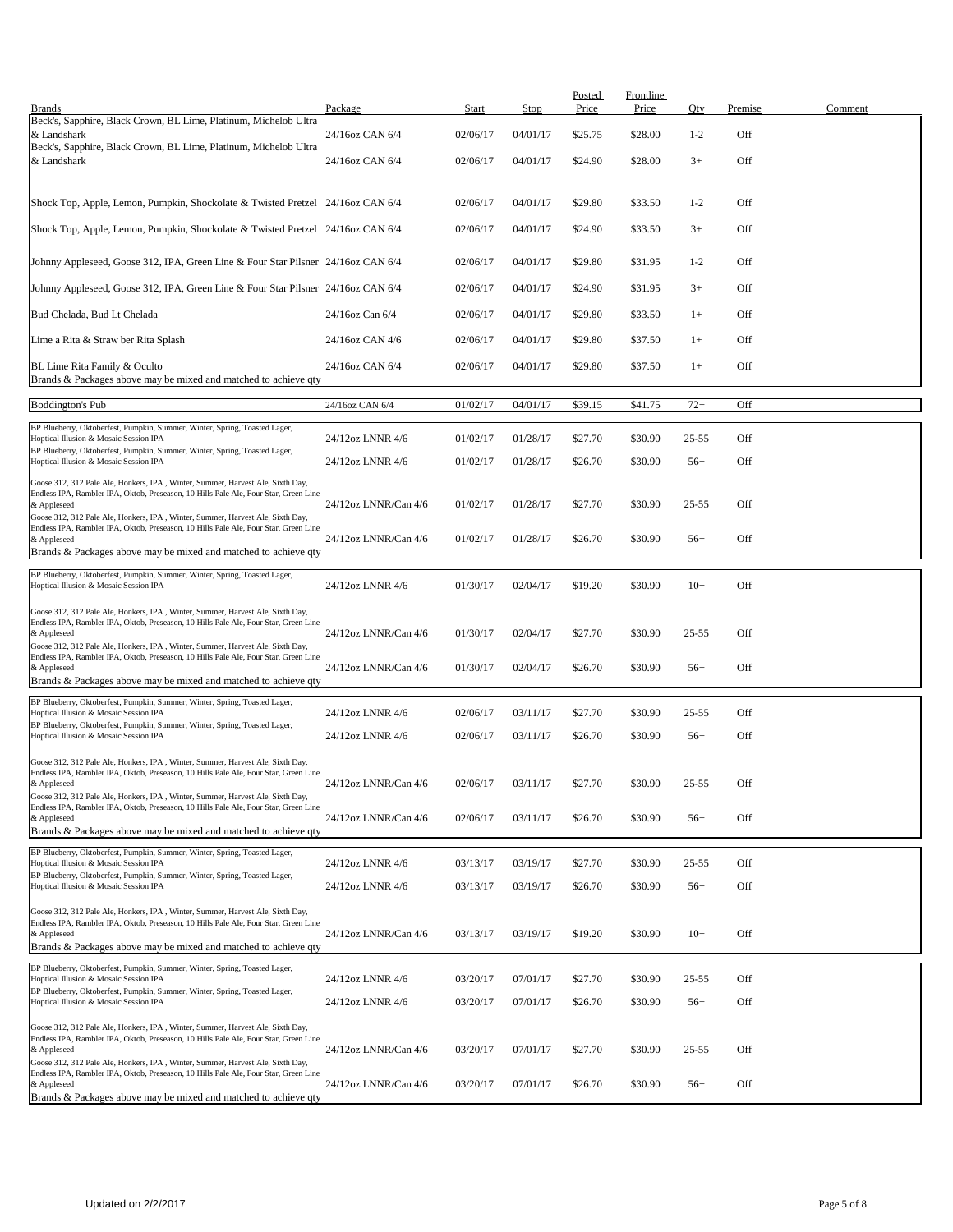| <b>Brands</b>                                                                                                                                     | Package                                                                      | Start                | <b>Stop</b>          | <b>Posted</b><br>Price | <b>Frontline</b><br>Price | Qty                 | Premise    | Comment |
|---------------------------------------------------------------------------------------------------------------------------------------------------|------------------------------------------------------------------------------|----------------------|----------------------|------------------------|---------------------------|---------------------|------------|---------|
| Shock Top, Wheat IPA, Lemon, Pumpkin, Variety, Apple, Winter, Honey Bourbon,<br>Choc, Pretzel & Ginger                                            | 24/12oz LNNR/Can 2/12                                                        | 01/02/17             | 01/21/17             | \$24.60                | \$27.75                   | 14-55               | Off        |         |
| Shock Top, Wheat IPA, Lemon, Pumpkin, Variety, Apple, Winter, Honey Bourbon,                                                                      |                                                                              |                      |                      |                        |                           |                     |            |         |
| Choc, Pretzel & Ginger<br>Shock Top, Wheat IPA, Lemon, Pumpkin, Variety, Apple, Winter, Honey Bourbon,                                            | 24/12oz LNNR/Can 2/12                                                        | 01/02/17             | 01/21/17             | \$23.60                | \$27.75                   | 56-111              | Off        |         |
| Choc, Pretzel & Ginger                                                                                                                            | 24/12oz LNNR/Can 2/12                                                        | 01/02/17             | 01/21/17             | \$22.60                | \$27.75                   | $112+$              | Off        |         |
| Goose 312, 312 Pale, Honkers, IPA, Winter, Summer, Fall, Harvest Ale, Endless IPA,<br>Winter, Four Star, Green Line, Preseason & Johnny Appleseed | 24/12oz LNNR/CN 2/12                                                         | 01/02/17             | 01/21/17             | \$26.25                | \$29.65                   | 14-55               | Off        |         |
| Goose 312, 312 Pale, Honkers, IPA, Winter, Summer, Fall, Harvest Ale, Endless IPA,<br>Winter, Four Star, Green Line, Preseason & Johnny Appleseed | 24/12oz LNNR/CN 2/12                                                         | 01/02/17             | 01/21/17             | \$25.25                | \$29.65                   | $56+$               | Off        |         |
| Stella, Stella Cidre, Hoegaarden, Belgian Sampler                                                                                                 | 24/11.2oz LNNR/Can 2/12 &<br>20/14.9oz Can 2/12                              | 01/02/17             | 01/21/17             | \$27.50                | \$33.30                   | 14-199              | Off        |         |
| Stella, Stella Cidre, Hoegaarden, Belgian Sampler                                                                                                 | 24/11.2oz LNNR/Can 2/12 &<br>20/14.9oz Can 2/12                              | 01/02/17             | 01/21/17             | \$26.50                | \$33.30                   | $200+$              | Off        |         |
| Brands & Packages above may be mixed and matched to achieve qty                                                                                   |                                                                              |                      |                      |                        |                           |                     |            |         |
| Shock Top, Wheat IPA, Lemon, Pumpkin, Variety, Apple, Winter, Honey Bourbon,                                                                      | 24/12oz LNNR/Can 2/12                                                        | 01/02/17             | 01/21/17             | \$24.60                | \$27.75                   | 14-55               | Off        |         |
| Choc, Pretzel & Ginger<br>Shock Top, Wheat IPA, Lemon, Pumpkin, Variety, Apple, Winter, Honey Bourbon,                                            | 24/12oz LNNR/Can 2/12                                                        | 01/02/17             | 01/21/17             | \$23.60                | \$27.75                   | 56-111              | Off        |         |
| Choc, Pretzel & Ginger<br>Shock Top, Wheat IPA, Lemon, Pumpkin, Variety, Apple, Winter, Honey Bourbon,                                            |                                                                              |                      |                      |                        |                           |                     |            |         |
| Choc, Pretzel & Ginger                                                                                                                            | 24/12oz LNNR/Can 2/12                                                        | 01/02/17             | 01/21/17             | \$22.60                | \$27.75                   | $112+$              | Off        |         |
| Goose 312, 312 Pale, Honkers, IPA, Winter, Summer, Fall, Harvest Ale, Endless IPA,<br>Winter, Four Star, Green Line, Preseason & Johnny Appleseed | 24/12oz LNNR/CN 2/12                                                         | 01/02/17             | 01/21/17             | \$26.25                | \$29.65                   | 14-55               | Off        |         |
| Goose 312, 312 Pale, Honkers, IPA, Winter, Summer, Fall, Harvest Ale, Endless IPA,<br>Winter, Four Star, Green Line, Preseason & Johnny Appleseed | 24/12oz LNNR/CN 2/12                                                         | 01/02/17             | 01/21/17             | \$25.25                | \$29.65                   | $56+$               | Off        |         |
| Brands & Packages above may be mixed and matched to achieve qty                                                                                   |                                                                              |                      |                      |                        |                           |                     |            |         |
| Goose Seasonal Sampler                                                                                                                            | 24/12oz Can                                                                  | 01/02/17             | 04/01/17             | \$25.45                | \$28.85                   | 14-55               | Off        |         |
| Goose Seasonal Sampler<br>Brands & Packages above may be mixed and matched to achieve qty                                                         | 24/12oz Can                                                                  | 01/02/17             | 04/01/17             | \$24.45                | \$28.85                   | $56+$               | Off        |         |
|                                                                                                                                                   |                                                                              |                      |                      |                        |                           |                     |            |         |
| Goose Seasonal Sampler<br>Goose Seasonal Sampler                                                                                                  | 24/12oz LNNR<br>24/12oz LNNR                                                 | 01/02/17<br>01/02/17 | 04/01/17<br>04/01/17 | \$26.80<br>\$25.50     | \$28.85<br>\$28.85        | $10 - 55$<br>56-111 | Off<br>Off |         |
| Goose Seasonal Sampler                                                                                                                            | 24/12oz LNNR                                                                 | 01/02/17             | 04/01/17             | \$24.50                | \$28.85                   | $112+$              | Off        |         |
| Brands & Packages above may be mixed and matched to achieve qty                                                                                   |                                                                              |                      |                      |                        |                           |                     |            |         |
| Stella Artois                                                                                                                                     | 20/9.6oz LNR                                                                 | 01/02/17             | 04/01/17             | \$19.90                | \$21.95                   | $3+$                | Off        |         |
| Stella Artois, Cidre, Hoegaarden, Leffe Blonde/Brown                                                                                              | 24/11.2oz LNNR/Can 4/6                                                       | 01/02/17             | 01/21/17             | \$26.75                | \$32.55                   | 72-111              | Off        |         |
| Stella Artois, Cidre, Hoegaarden, Leffe Blonde/Brown                                                                                              | 24/11.2oz LNNR/Can 4/6                                                       | 01/02/17             | 01/21/17             | \$25.75                | \$32.55                   | $112+$              | Off        |         |
| Brands & Packages above may be mixed and matched to achieve qty                                                                                   |                                                                              |                      |                      |                        |                           |                     |            |         |
| Stella Artois, Cidre, Hoegaarden, Leffe Blonde/Brown                                                                                              | 24/11.2oz LNNR/CN 4/6                                                        | 01/23/17             | 02/04/17             | \$26.40                | \$32.55                   | 56-111              | Off        |         |
| Stella Artois, Cidre, Hoegaarden, Leffe Blonde/Brown                                                                                              | 24/11.2oz LNNR/CN 4/6                                                        | 01/23/17             | 02/04/17             | \$25.75                | \$32.55                   | 112-215             | Off        |         |
| Stella Artois, Cidre, Hoegaarden, Leffe Blonde/Brown                                                                                              | 24/11.2oz LNNR/CN 4/6                                                        | 01/23/17             | 02/04/17             | \$24.46                | \$32.55                   | $216+$              | Off        |         |
| Stella, Stella Cidre, Hoegaarden, Belgian Sampler                                                                                                 | 24/11.2oz LNNR/Can 2/12 &<br>20/14.9oz Can 2/12<br>24/11.2oz LNNR/Can 2/12 & | 01/23/17             | 02/04/17             | \$30.30                | \$33.30                   | $1 - 4$             | Off        |         |
| Stella, Stella Cidre, Hoegaarden, Belgian Sampler                                                                                                 | 20/14.9oz Can 2/12                                                           | 01/23/17             | 02/04/17             | \$27.00                | \$33.30                   | $5 - 55$            | Off        |         |
| Stella, Stella Cidre, Hoegaarden, Belgian Sampler                                                                                                 | 24/11.2oz LNNR/Can 2/12 &<br>20/14.9oz Can 2/12<br>24/11.2oz LNNR/Can 2/12 & | 01/23/17             | 02/04/17             | \$26.40                | \$33.30                   | 56-111              | Off        |         |
| Stella, Stella Cidre, Hoegaarden, Belgian Sampler<br>Brands & Packages above may be mixed and matched to achieve qty                              | 20/14.9oz Can 2/12                                                           | 01/23/17             | 02/04/17             | \$25.75                | \$33.30                   | $112+$              | Off        |         |
| Stella Artois, Cidre, Hoegaarden, Leffe Blonde/Brown                                                                                              |                                                                              | 02/06/17             | 02/11/17             | \$29.25                | \$32.55                   | $15 - 55$           | Off        |         |
| Stella Artois, Cidre, Hoegaarden, Leffe Blonde/Brown                                                                                              | 24/11.2oz LNNR/CN 4/6<br>24/11.2oz LNNR/CN 4/6                               | 02/06/17             | 02/11/17             | \$26.40                | \$32.55                   | 56-111              | Off        |         |
| Stella Artois, Cidre, Hoegaarden, Leffe Blonde/Brown                                                                                              | 24/11.2oz LNNR/CN 4/6                                                        | 02/06/17             | 02/11/17             | \$25.75                | \$32.55                   | $112+$              | Off        |         |
| Stella, Stella Cidre, Hoegaarden, Belgian Sampler                                                                                                 | 24/11.2oz LNNR/Can 2/12 &<br>20/14.9oz Can 2/12<br>24/11.2oz LNNR/Can 2/12 & | 02/06/17             | 02/11/17             | \$30.30                | \$33.30                   | $1 - 4$             | Off        |         |
| Stella, Stella Cidre, Hoegaarden, Belgian Sampler                                                                                                 | 20/14.9oz Can 2/12<br>24/11.2oz LNNR/Can 2/12 &                              | 02/06/17             | 02/11/17             | \$27.00                | \$33.30                   | $5 - 55$            | Off        |         |
| Stella, Stella Cidre, Hoegaarden, Belgian Sampler                                                                                                 | 20/14.9oz Can 2/12<br>24/11.2oz LNNR/Can 2/12 &                              | 02/06/17             | 02/11/17             | \$26.40                | \$33.30                   | 56-111              | Off        |         |
| Stella, Stella Cidre, Hoegaarden, Belgian Sampler<br>Brands & Packages above may be mixed and matched to achieve qty                              | 20/14.9oz Can 2/12                                                           | 02/06/17             | 02/11/17             | \$25.75                | \$33.30                   | $112+$              | Off        |         |
|                                                                                                                                                   |                                                                              |                      |                      |                        |                           |                     |            |         |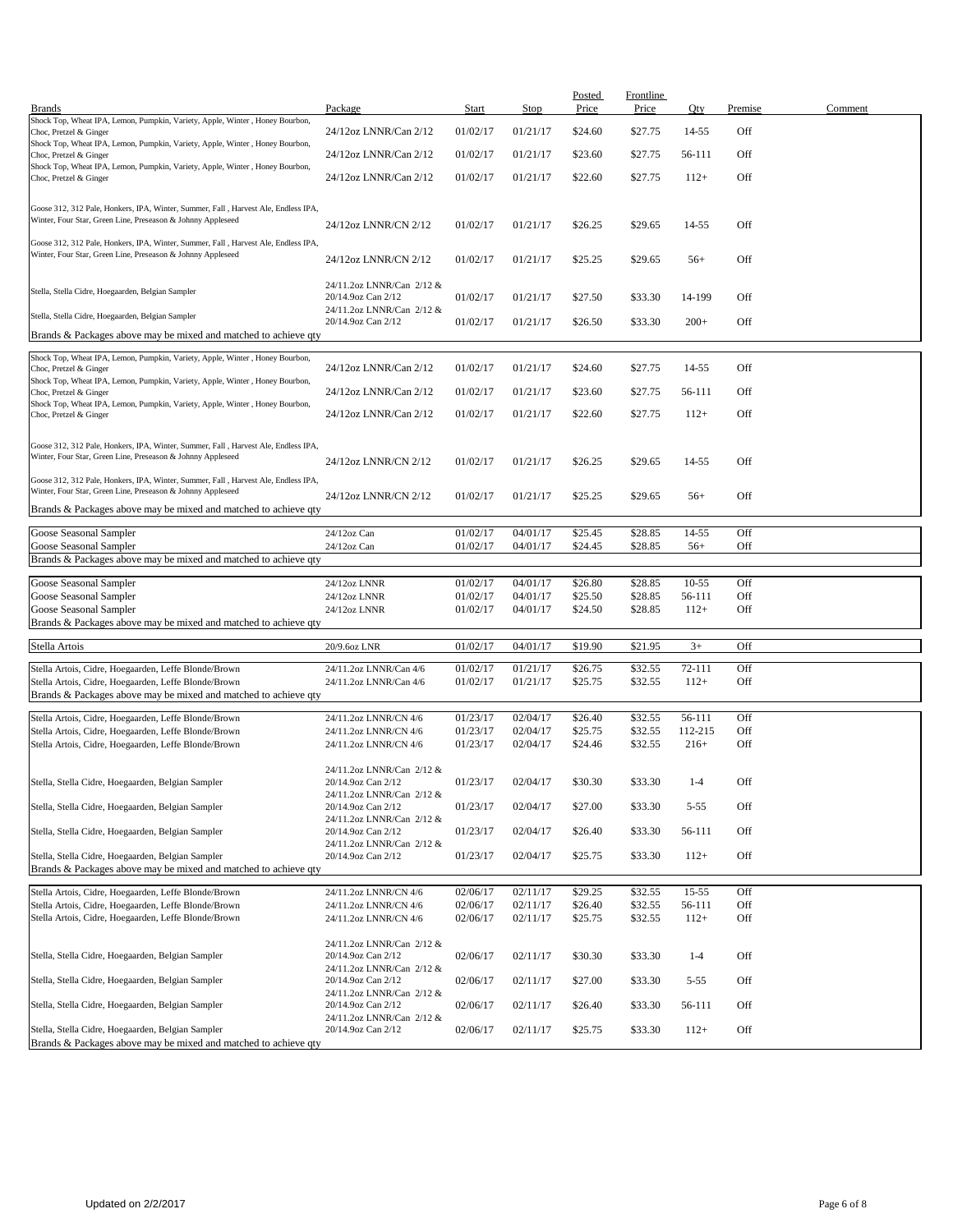|                                                                                                                                                                            |                           |          |          | <b>Posted</b> | Frontline |          |          |                      |
|----------------------------------------------------------------------------------------------------------------------------------------------------------------------------|---------------------------|----------|----------|---------------|-----------|----------|----------|----------------------|
| <b>Brands</b>                                                                                                                                                              | Package                   | Start    | Stop     | Price         | Price     | Qty      | Premise  | Comment              |
| Stella Artois, Cidre, Hoegaarden, Leffe Blonde/Brown                                                                                                                       | 24/11.2oz LNNR/CN 4/6     | 02/13/17 | 04/01/17 | \$26.40       | \$32.55   | 56-111   | Off      |                      |
| Stella Artois, Cidre, Hoegaarden, Leffe Blonde/Brown                                                                                                                       | 24/11.2oz LNNR/CN 4/6     | 02/13/17 | 04/01/17 | \$25.75       | \$32.55   | 112-215  | Off      |                      |
| Stella Artois, Cidre, Hoegaarden, Leffe Blonde/Brown                                                                                                                       | 24/11.2oz LNNR/CN 4/6     | 02/13/17 | 04/01/17 | \$24.46       | \$32.55   | $216+$   | Off      |                      |
|                                                                                                                                                                            |                           |          |          |               |           |          |          |                      |
|                                                                                                                                                                            | 24/11.2oz LNNR/Can 2/12 & |          |          |               |           |          |          |                      |
| Stella, Stella Cidre, Hoegaarden, Belgian Sampler                                                                                                                          | 20/14.9oz Can 2/12        | 02/13/17 | 04/01/17 | \$30.30       | \$33.30   | $1 - 4$  | Off      |                      |
|                                                                                                                                                                            | 24/11.2oz LNNR/Can 2/12 & |          |          |               |           |          |          |                      |
| Stella, Stella Cidre, Hoegaarden, Belgian Sampler                                                                                                                          | 20/14.9oz Can 2/12        | 02/13/17 | 04/01/17 | \$27.00       | \$33.30   | $5 - 55$ | Off      |                      |
|                                                                                                                                                                            | 24/11.2oz LNNR/Can 2/12 & |          |          |               |           |          |          |                      |
| Stella, Stella Cidre, Hoegaarden, Belgian Sampler                                                                                                                          | 20/14.9oz Can 2/12        | 02/13/17 | 04/01/17 | \$26.40       | \$33.30   | 56-111   | Off      |                      |
|                                                                                                                                                                            | 24/11.2oz LNNR/Can 2/12 & |          |          |               |           |          |          |                      |
| Stella, Stella Cidre, Hoegaarden, Belgian Sampler                                                                                                                          | 20/14.9oz Can 2/12        | 02/13/17 | 04/01/17 | \$25.75       | \$33.30   | $112+$   | Off      |                      |
| Brands & Packages above may be mixed and matched to achieve qty                                                                                                            |                           |          |          |               |           |          |          |                      |
|                                                                                                                                                                            |                           |          |          |               |           |          |          |                      |
| Montejo                                                                                                                                                                    | 24/12oz Can 2/12          | 01/02/17 | 04/01/17 | \$19.95       | \$23.00   | $5+$     | Off & On |                      |
| Kona Longboard, Fire Rock, Pipeline, Wailua Wheat, Koko Brown, Castaway, Big                                                                                               |                           |          |          |               |           |          |          |                      |
| Wave, Lemongrass & Lavaman                                                                                                                                                 | 24/12oz LNNR 4/6          | 01/02/17 | 02/11/17 | \$25.56       | \$28.76   | 15-24    | On & Off |                      |
| Kona Longboard, Fire Rock, Pipeline, Wailua Wheat, Koko Brown, Castaway, Big                                                                                               |                           |          |          |               |           |          |          |                      |
| Wave, Lemongrass & Lavaman                                                                                                                                                 | 24/12oz LNNR 4/6          | 01/02/17 | 02/11/17 | \$23.56       | \$28.76   | $25+$    | On & Off |                      |
|                                                                                                                                                                            |                           |          |          |               |           |          |          |                      |
| Kona Longboard, Fire Rock, Pipeline, Wailua Wheat, Koko Brown, Castaway, Big                                                                                               |                           |          |          |               |           |          |          |                      |
| Wave, Lemongrass & Lavaman                                                                                                                                                 | 24/12oz LNNR 4/6          | 02/27/17 | 04/01/17 | \$25.56       | \$28.76   | $15+$    | On & Off |                      |
| Brands & Packages above may be mixed and matched to achieve qty                                                                                                            |                           |          |          |               |           |          |          |                      |
|                                                                                                                                                                            |                           |          |          |               |           |          |          |                      |
| Kona Longboard, Castaway, Variety & Big Wave                                                                                                                               | 2/12/12 LNNR & Can        | 01/09/17 | 01/28/17 | \$23.98       | \$27.18   | $25+$    | On & Off |                      |
| Brands & Packages above may be mixed and matched to achieve qty                                                                                                            |                           |          |          |               |           |          |          |                      |
|                                                                                                                                                                            |                           |          |          |               |           |          |          |                      |
|                                                                                                                                                                            | 24/12oz LNNR 4/6          | 01/30/17 | 02/25/17 | \$23.97       | \$27.17   | $15+$    | Off      |                      |
| Redhook ESB, IPA, Pilsner, Audible & Seasonal                                                                                                                              |                           |          |          |               |           |          |          |                      |
| Brands & Packages above may be mixed and matched to achieve qty                                                                                                            |                           |          |          |               |           |          |          |                      |
| Widmer Hefeweizen, Drop Top Amber Ale, Drifter Pale Ale, Rotator IPA, Upheaval,                                                                                            |                           |          |          |               |           |          |          |                      |
| Alchemy & BRRR                                                                                                                                                             | 24/12oz LNNR 4/6          | 01/30/17 | 02/25/17 | \$28.80       | \$32.00   | $15+$    | Off      |                      |
| Brands & Packages above may be mixed and matched to achieve qty                                                                                                            |                           |          |          |               |           |          |          |                      |
|                                                                                                                                                                            |                           |          |          |               |           |          |          |                      |
| Widmer Omission IPA, Lager & Pale Ale                                                                                                                                      | 24/12oz LNNR 4/6          | 01/30/17 | 02/11/17 | \$28.80       | \$32.00   | $25+$    | Off      | <b>New Stop Date</b> |
|                                                                                                                                                                            |                           |          |          |               |           |          |          |                      |
| Widmer Omission IPA, Lager & Pale Ale                                                                                                                                      | 24/12oz LNNR 4/6          | 02/13/17 | 04/29/17 | \$28.80       | \$32.00   | $15+$    | Off      | <b>New Promotion</b> |
| Brands & Packages above may be mixed and matched to achieve qty                                                                                                            |                           |          |          |               |           |          |          |                      |
|                                                                                                                                                                            |                           |          |          |               |           |          |          |                      |
| SweetWater 420, IPA & Tacklebox                                                                                                                                            | 24/12oz LNNR/Can 2/12     | 1/2/17   | 12/30/17 | \$27.00       | \$29.15   | $5+$     | Off      |                      |
| Brands & Packages above may be mixed and matched to achieve qty                                                                                                            |                           |          |          |               |           |          |          |                      |
|                                                                                                                                                                            |                           |          |          |               |           |          |          |                      |
| SweetWater 420, IPA                                                                                                                                                        | 24/16oz Can 6/4           | 1/2/17   | 12/30/17 | \$28.50       | \$33.45   | $2+$     | Off      |                      |
| Brands & Packages above may be mixed and matched to achieve qty                                                                                                            |                           |          |          |               |           |          |          |                      |
|                                                                                                                                                                            |                           |          |          |               |           |          |          |                      |
| 3 Daughters Beach Blonde, Rod Bender, Stern Line, Blonde Coffee &                                                                                                          |                           |          |          |               |           |          |          |                      |
| <b>Bimini Twist</b>                                                                                                                                                        | 24/12oz Can 4/6           | 1/1/17   | 1/28/17  | \$26.95       | \$30.00   | $50+$    | Off      |                      |
|                                                                                                                                                                            |                           |          |          |               |           |          |          |                      |
| 3 Daughters Beach Blonde, Rod Bender, Stern Line, Blonde Coffee &                                                                                                          |                           |          |          |               |           |          |          |                      |
| <b>Bimini Twist</b>                                                                                                                                                        | 24/12oz Can 4/6           | 1/30/17  | 2/25/17  | \$28.00       | \$30.00   | $3+$     | Off      |                      |
| Brands & Packages above may be mixed and matched to achieve qty                                                                                                            |                           |          |          |               |           |          |          |                      |
|                                                                                                                                                                            |                           |          |          |               |           |          |          |                      |
| Seagram's Variety                                                                                                                                                          | 24/12oz Can/LNR 2/12      | 01/02/17 | 01/31/17 | \$18.00       | \$18.90   | $10+$    | Off      |                      |
| Brands & Packages above may be mixed and matched to achieve qty                                                                                                            |                           |          |          |               |           |          |          |                      |
|                                                                                                                                                                            |                           |          |          |               |           |          |          |                      |
| Seagram's Hard Soda (Lemon Lime & Orange)                                                                                                                                  | 24/12oz LNNR 4/6          | 02/01/17 | 02/28/17 | \$15.25       | \$23.98   | $5+$     | Off      |                      |
| Brands & Packages above may be mixed and matched to achieve qty                                                                                                            |                           |          |          |               |           |          |          |                      |
|                                                                                                                                                                            |                           |          |          |               |           |          |          |                      |
| Seagrams Family (Wild Bernes, Strawberry Daiquiri, Peach Fuzzy Navel, Classic Lim                                                                                          |                           |          |          |               |           |          |          |                      |
| Margarita, Calypso Colada, Black Cherry Fizz, Bahama Mama, Jamaican Me Happy, Lime<br>Melonade, Pink Punch, Sangria, Mango, Mimosa, Raspberry Lemonade, Watermelon Splash, |                           |          |          |               |           |          |          |                      |
| Blackberry Breezer, Kiwi Strawberry, Aloha Tini, Apple Pomegranate, Orange Swirl & Pink                                                                                    |                           |          |          |               |           |          |          |                      |
| Pineapple)                                                                                                                                                                 | 24/12oz LNNR 6/4          | 01/02/17 | 12/31/17 | \$19.16       | \$23.94   | $10+$    | Off      |                      |
| Brands & Packages above may be mixed and matched to achieve qty                                                                                                            |                           |          |          |               |           |          |          |                      |
|                                                                                                                                                                            |                           |          |          |               |           |          |          |                      |
| Magic Hat Family (#9, Dream Machine, Vinyl, Rye, Electric Peel, Circus                                                                                                     |                           |          |          |               |           |          |          |                      |
| Boy, Limited Rls, Seasonals)                                                                                                                                               | 24/12oz LNNR 4/6          | 2/6/17   | 2/28/17  | \$30.30       | \$27.27   | $5+$     | Off      |                      |
|                                                                                                                                                                            |                           |          |          |               |           |          |          |                      |
| Magic Hat Family (#9, Dream Machine, Vinyl, Rye, Electric Peel, Circus                                                                                                     |                           |          |          |               |           |          |          |                      |
| Boy, Limited Rls, Seasonals)                                                                                                                                               | 24/12oz LNNR 4/6          | 5/1/17   | 6/30/17  | \$30.30       | \$27.27   | $5+$     | Off      |                      |
|                                                                                                                                                                            |                           |          |          |               |           |          |          |                      |
| Magic Hat Family (#9, Dream Machine, Vinyl, Rye, Electric Peel, Circus                                                                                                     |                           |          |          |               |           |          |          |                      |
| Boy, Limited Rls, Seasonals)                                                                                                                                               | 24/12oz LNNR 4/6          | 9/1/17   | 10/31/17 | \$30.30       | \$27.27   | $5+$     | Off      |                      |
| Brands & Packages above may be mixed and matched to achieve qty                                                                                                            |                           |          |          |               |           |          |          |                      |
|                                                                                                                                                                            |                           |          |          |               |           |          |          |                      |
| Magic Hat Family (#9, Variety Packs & Seasonals)                                                                                                                           | 24/12oz LNNR 2/12         | 3/1/17   | 4/30/17  | \$27.10       | \$24.15   | $5+$     | Off      |                      |
|                                                                                                                                                                            |                           |          |          |               |           |          |          |                      |
|                                                                                                                                                                            |                           |          |          |               |           |          |          |                      |
| Magic Hat Family (#9, Variety Packs & Seasonals)                                                                                                                           | 24/12oz LNNR 4/6          | 7/1/17   | 8/31/17  | \$27.10       | \$24.15   | $5+$     | Off      |                      |
|                                                                                                                                                                            |                           |          |          |               |           |          |          |                      |
| Magic Hat Family (#9, Variety Packs & Seasonals)                                                                                                                           | 24/12oz LNNR 4/6          | 12/1/17  | 12/31/17 | \$27.10       | \$24.15   | $5+$     | Off      |                      |
| Brands & Packages above may be mixed and matched to achieve qty                                                                                                            |                           |          |          |               |           |          |          |                      |
|                                                                                                                                                                            |                           |          |          |               |           |          |          |                      |